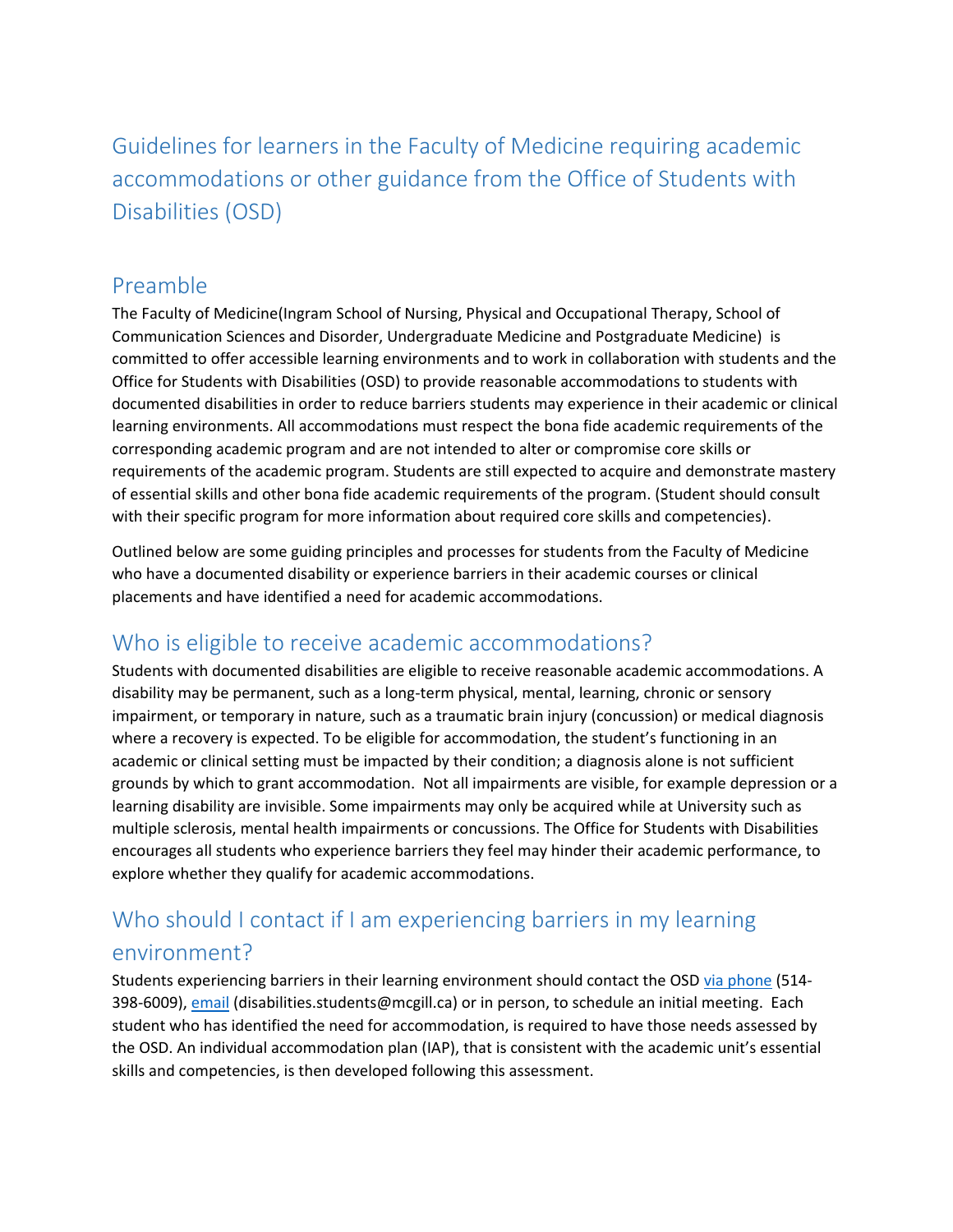Students from the Faculty of Medicine will need to request an appointment with Teri Phillips (Director, OSD) or Tanja Beck (Associate Director – Advising and Accommodations). The contact information for the OSD can be found at the bottom of this document.

## What happens during the meeting?

The initial meeting serves to identify the barriers the student is experiencing in their learning environment and to create an Individual Accommodation Plan (IAP) which will outline the student's approved academic accommodations. The process for determining reasonable accommodations is a collaborative one and is based on the students self-report of the barriers they experience in the educational setting, medical documentation, a history of previous accommodations, if applicable, and best practices in the field of disability services. Students can request accommodations for their academic environment (e.g. exams, in-class) or for their clerkships/stages and clinical placements. Depending on the accommodations requested the final decision whether an accommodation is reasonable and feasible to implement will be taken in collaboration with the relevant academic authorities from the Faculty of Medicine. For particularly complex cases, and Accommodation Planning Committee will be struck, including an appropriate member of the Faculty of Medicine, an OSD staff member, and the student.

## Do I need medical documentation?

Medical documentation is not required for the initial appointment, however, in order to obtain access to academic accommodations students require third party, verifiable documentation. If you do have medical documentation, please bring it to the initial appointment. Please note that OSD registration and all medical documentation that is being submitted to OSD is confidential, and will not be disclosed or shared with other McGill internal or external units without the student's written consent. For students who are experiencing barriers that hinder their academic performance but have not obtained a diagnosis or third party documentation, the OSD can offer support in finding appropriate resources as to where this type of documentation may be obtained.

#### What are the recommended actions and time frame?

It is the student's responsibility to self-identify in a timely fashion to the Office for Students with Disabilities in order to receive appropriate accommodation. Students with documented disabilities who have a history of accommodations are strongly encouraged to register with the OSD at the beginning of the semester, or earlier. This advanced planning will help ensure that students are provided with appropriate accommodations to access their learning environments. Need for more complex accommodations will require advanced notice, as such, students are encouraged to be in touch with the OSD as early as possible to ensure there is no gap in the availability of the necessary support. Students who obtain their first diagnosis or experience the onset of an illness while at University should contact the OSD as soon as possible to find out about available supports and services.

Course instructors, Program Directors or student Advisers may refer students to the OSD if a need for accommodation has been determined or if there is an imminent/urgent need.

An accommodation plan is designed to allow the student to meet program requirements, however, it does not guarantee successful completion of the program.